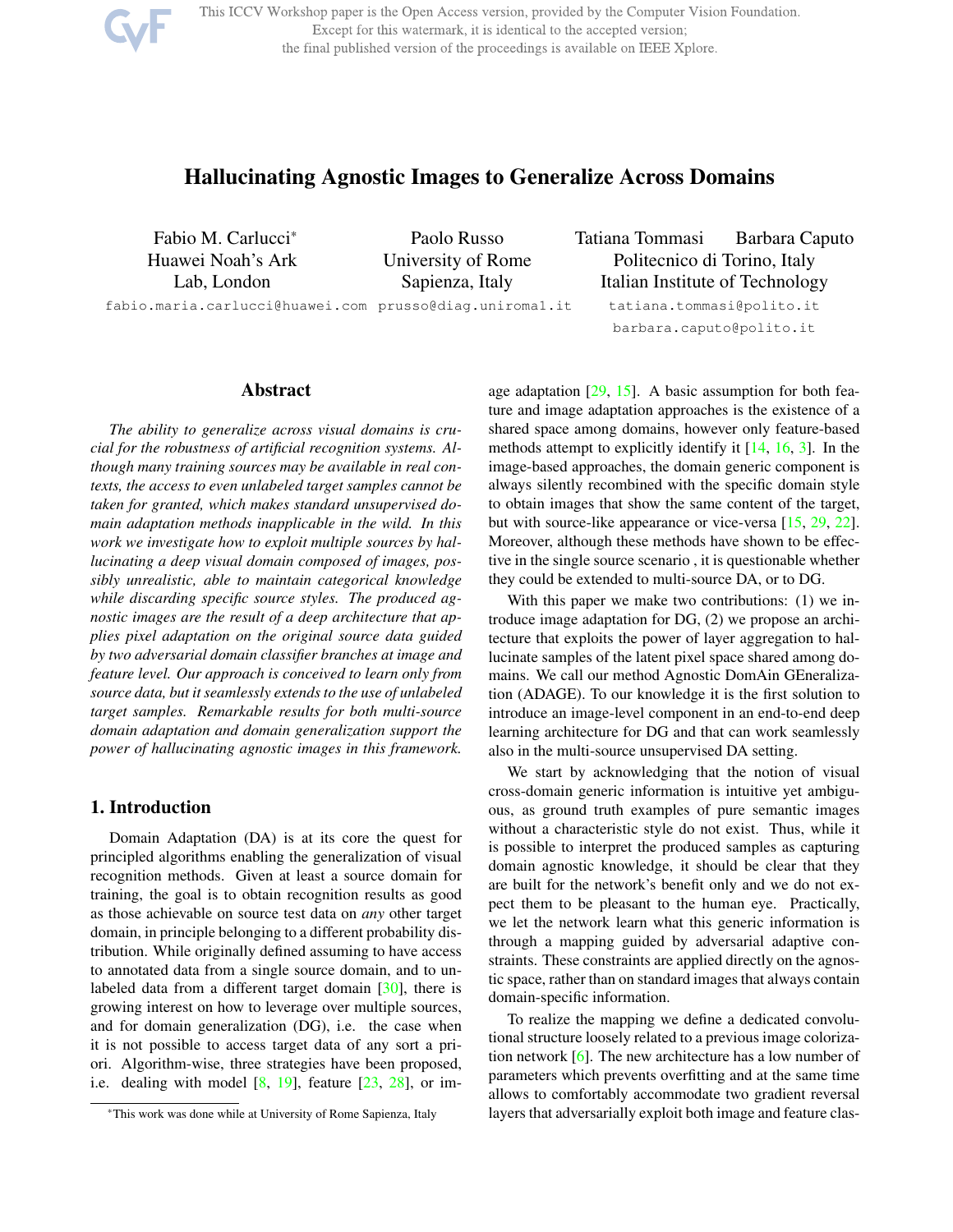sification across domains. As the image domain discriminator maintains the ability to evaluate the similarity of a target image to the different source domains, it is straightforward to extend the method to multi-source DA, and learn how to bias the classification loss towards the sources that are more similar to the target.

We test ADAGE in the DG and multi-source DA scenarios, comparing against recent approaches [19, 42, 40]. In all experiments, for both settings, ADAGE significantly outperforms the state of the art. An ablation study and visualizations of the agnostic domain images complete our experimental study.

# 2. Related Work

In single source DA, *feature adaptation* approaches aim at learning deep domain invariant representations [23, 35, 4, 5, 28, 12, 33, 13, 31]. Other methods rely on adversarial loss functions [10, 37, 32]. Besides end-to-end trained architectures also two-step adaptive networks have shown practical advantages [38, 1]. Most of work based on *image adaptation* aims at producing either target-like source images or source-like target images, but it has been recently shown that integrating both the transformation directions is highly beneficial [29, 15]. In particular [15] combines both image and feature-level adaptation. Considering that the proposed network contains two generators, three discriminators and one classifier for a single source-target domain pair, its extension to multi-source DA, and even more to DG, is not straightforward. Multi-source DA was initially studied from a theoretical point of view [7]. Within the context of convnet-based approaches, the vanilla solution of collecting all the source data in a single domain is already quite effective. Only very recently two methods presented multi-source deep learning approaches that improve over this baseline. The method proposed in [40] builds over [10] by replicating the adversarial domain discriminator branch for each available source. A similar multi-way adversarial strategy is used also in  $[42]$ , where a theoretical support frees it from the need of learning the source weights.

In the DG setting, no access to the target data is allowed, thus the main objective is to look across multiple sources for shared factors which are either searched at *model-level* to regularize the learning process on the sources, or at *featurelevel* to learn some domain-shared representation. Deep model-level strategies are presented in [24, 20, 8]. The first work proposes a weighting procedure on the source models, while the others aim at separating the source knowledge into domain-specific and domain-agnostic sub-models either with a low-rank parametrized network or through a dedicated learning architecture with a shared backbone and source-specific aggregative modules. A meta-learning approach was recently presented in [19]. Regarding featurebased methods, [25] proposed to exploit a Siamese architecture to learn an embedding space where samples from different source domains but same labels are projected nearby, while samples from different domains and different labels are mapped far apart. Both works [11, 21] exploit deep autoencoders for DG still focusing on representation learning. New DG approaches based on *data augmentation* have shown promising results. Both [34] and [39] propose domain-guided perturbation of the input instances in the embedding space, with the second work able to generalize to new targets also when starting from a single source.

Although a two-step DG solution involving an imageadaptive process, followed by a deep classifier with feature adversarial training is always possible [27], we go beyond this naïve strategy. Differently from GAN-based methods that need a typical alternating training between image adaptation and classification, we train the whole model of ADAGE with a single optimizer while performing adversarial training by inverting the gradient originating from two domain discriminators at image and feature level.

#### 3. Agnostic Domain Generalization

We assume to observe  $i = 1...S$  source domains with the *i*th domain containing  $N_i$  labeled instances  $\{x_j^i, y_j^i\}_{j=1}^{N_i}$ , where  $x_j^i$  is the *j*th input image and  $y_j^i \in \{1...M\}$  is the class label. In addition we also have an unlabeled target domain whose data  $\{x_j^t\}_{j=1}^{N_t}$  might (DA) or might not (DG) be provided at training time. All the source and target domains share the same label space, but their marginal distribution is different thus inducing a domain shift. The goal of ADAGE is to achieve domain generalization by hallucinating images stripped down of domain specific information, that thus can be seen as samples of a machine-created agnostic domain. We obtain this by learning to modify the images such that it becomes impossible to identify their original source domain both from their pixels and from the extracted features, while maintaining their relevant semantic information. Figure 1 shows our architecture, consisting of two main components: (1) the *Hallucinator* block, in charge of generating the agnostic images from the input samples, and (2) the *Domain Generalizer*, that performs adaptation from the new domain. The architecture is end-to-end, meaning that the two components are interconnected and trained jointly.

The **Hallucinator**  $(H)$  modifies the input images to remove their domain-specific style. To achieve this, we got inspiration from the colorization literature and define a new structure exploiting the power of layer aggregation  $[41]$ : the output of two  $3 \times 3$  convolutional layers, each followed by Relu and Batch Normalization are stacked up with the input and propagated to every subsequent layer (see Figure 2). Specifically, the produced feature build up in size resulting in a growing sequence of  $\{3, 8, 16, 32, 64, 128\}$  maps, after which a convolution layer brings them down to 3 channels, interpretable as RGB images. With respect to previous map-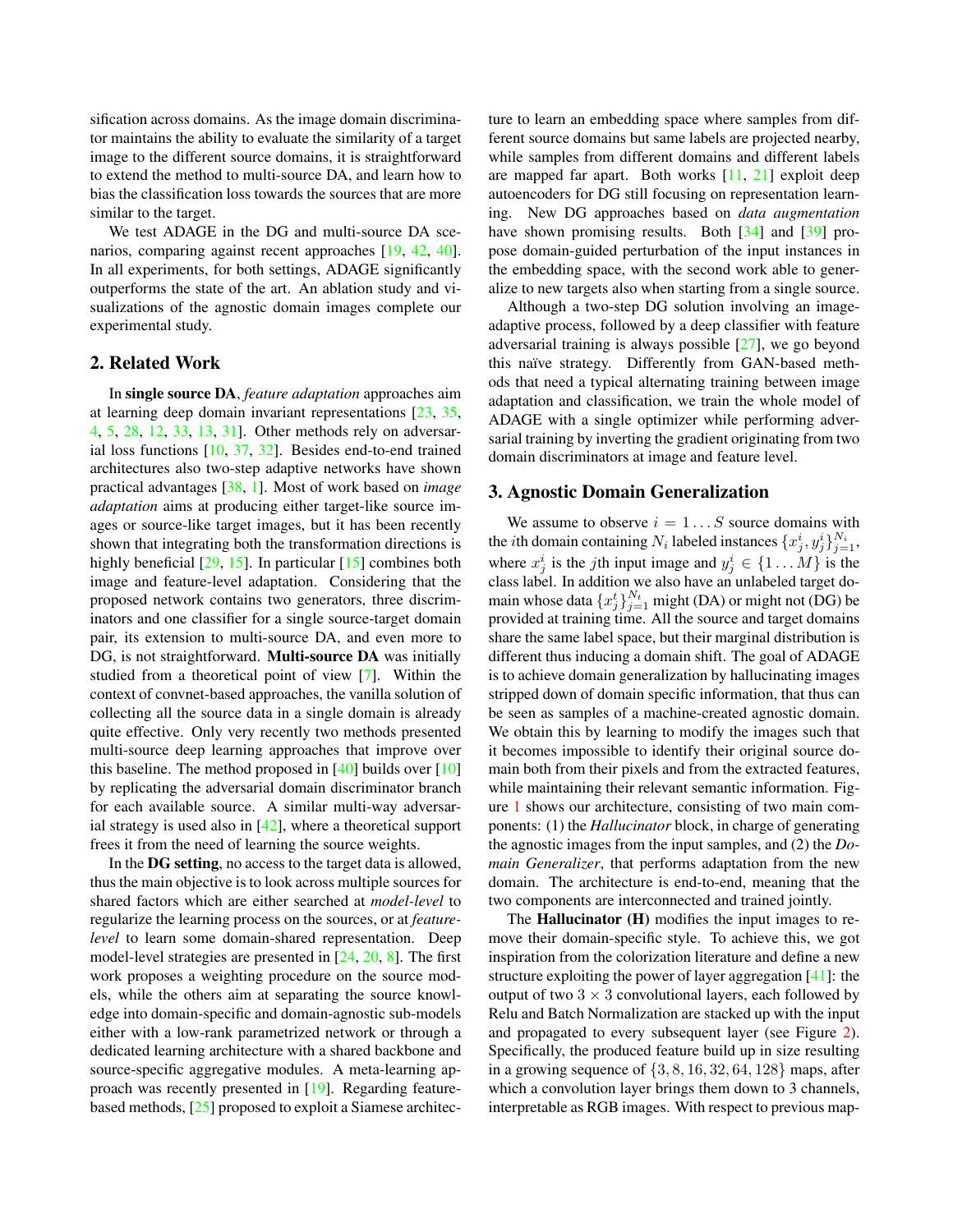

Figure 1. A schematic description of ADAGE. All samples (including target ones, in the DA setting) follow the same path in the network. The inverted gradient from I flows through H driving image modifications towards domain confusion. Similarly, the gradient from  $D$  also inverted, is backpropagated through  $F$  and  $H$  so that both the feature and the image dedicated blocks benefit from a further push towards the domain agnostic space. The classification gradient travels through the whole network, excluding  $I$  and  $D$ .

ping architectures proposed within the context of depth colorization [6], our hallucinator has a significantly lower number of parameters thanks to its incrementally aggregative structure. This is crucial for generalization both because it reduces the risk of overfitting to the available sources and because leaves space for a multi-branch network able to impose constraints that in turn will lead to learning a stronger and more stable hallucinator in our end-to-end framework.

The Domain Generalizer is composed by the *Image Domain Discriminator* I, the *Feature Domain Discriminator* D and the *Feature Extractor* F. The first two impose respectively an adversarial generalization condition on the pixels and on the feature extracted from the images produced by  $H$ , while the third defines an intermediate step between the first two. Moreover, thanks to its direct connection with the *Classifier* C, it maintains the basic semantic knowledge in the hallucinated images, so that, despite they lack domain style, their label can still be recognized.

The Image Domain Discriminator I receives as input the images produced by  $H$  and predicts their domain label. More in details, this module is a multi-class classifier that learns to distinguish among the  $S$  source domains in DG, and  $S + 1$  in DA (including the target), by minimizing a simple cross-entropy loss  $\mathcal{L}_I$ . The information provided by this module is used in two ways: to adversarially guide the hallucinator  $H$  to produce images with confused domain identity, and to estimate a similarity measure between the



Figure 2. The Hallucinator. The output of the two multicolor blocks (Convolutional + Relu + Batch Normalization) are concatenated with the previous inputs, forming a group of images and features maps that grow along the depth of the network. The number of features increases from 3 (input data) to 256 (final aggregation step), while a last Convolutional layer squeezes the features back into 3 channels, interpretable as an RGB image.

source and the target data when available. The first task is executed through a gradient reversal layer as in [10]. The second is obtained as a byproduct of the domain classifier I by collecting the probability of every source sample in each batch to be recognized as belonging to the target.

The Feature Domain Discriminator  $D$  is analogous to I but, instead of images, it takes as input their features, performing domain classification by minimizing the crossentropy loss  $\mathcal{L}_D$ . During backpropagation, the inverted gradient regulates the feature extraction process to confuse the domains. Finally, the Feature Extractor  $F$ , as well as the Classifier  $C$ , is a standard deep learning module. We built both of them with the same network structure used in  $[42]$  to put them on equal footing. In particular, in the DG setting the classifier learns to distinguish among the  $M$  categories of the sources by minimizing the cross-entropy loss  $\mathcal{L}_C$ , while for the DA setting it can also provide the classification probability on the target samples  $p(x^t) = C(F(H(x_t)))$  that is used to minimize the related entropy loss  $\mathcal{L}_E = p(x^t)log(p(x^t)).$ 

If we indicate with  $\theta$  the network parameters and we use subscripts to identify the different network modules, we can write the overall loss function optimized by ADAGE as:

$$
\mathcal{L}(\theta_H, \theta_F, \theta_D, \theta_I, \theta_C) =
$$
\n
$$
\sum_{i=1}^{S, S+1} \sum_{j=1}^{N^i} \mathcal{L}_C^{j, i \neq S+1}(\theta_H, \theta_F, \theta_C) + \eta \mathcal{L}_E^{j, i = S+1}(\theta_H, \theta_F, \theta_C)
$$
\n
$$
-\lambda \mathcal{L}_D^{j, i}(\theta_H, \theta_F, \theta_D) - \gamma \mathcal{L}_I^{j, i}(\theta_H, \theta_I). \tag{1}
$$

We remark that, as specified by its superscripts,  $\mathcal{L}_E^{j,i=S+1}$  is only active in the DA setting, while  $\mathcal{L}_D$  and  $\mathcal{L}_I$  in the DA case deal with an  $\{S+1\}$ -multiclass task involving also the target together with the source domains.

As can be noted from  $(1)$ , the number of metaparameters of our approach is very limited. For  $\lambda$  we use the same rule introduced by [10] that grows the importance of the feature domain discriminator with the training epochs:  $\lambda_k = \frac{2}{1 + exp(-10k)} - 1$ , where  $k = \frac{current\_epoch}{total\_epochs}$ . We set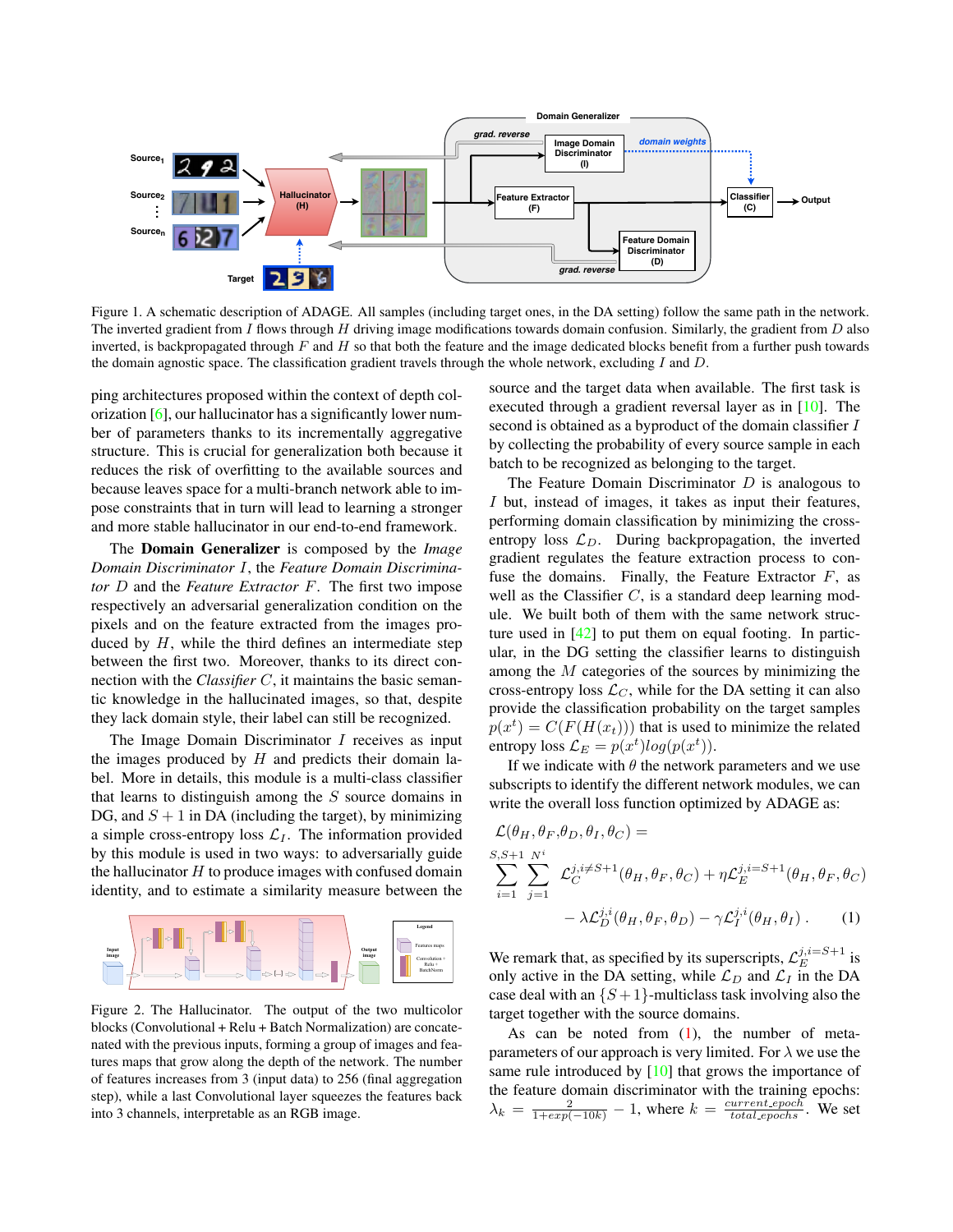$\gamma_k = 0.1 \lambda_k$  so that only a small portion of the full gradient of the image domain discriminator is backpropagated: in this way we can still get useful similarity measures among the domains while progressively guiding the hallucinator to make them alike. When the image adaptation part is enough to close the domain gap, the feature discriminator loss might be abnormally high causing divergence. We easily obviate such extreme cases by maintaining a record on the initial feature discriminative loss and avoiding the loss backpropagation if it is higher than twice its initial value. Finally, the experimental evaluation indicates that ADAGE is robust to the exact choice of  $\eta$ , thus we keep it always fixed to 0.5 just for simplicity.

# 4. Experiments

We tested  $ADAGE<sup>1</sup>$  on the DG and multi-source DA scenarios. Our framework can easily switch between the two cases with a few key differences. For DG the image  $I$  and the feature  $D$  domain discriminators deal with  $S$  domains, while for DA they need to distinguish among  $S+1$  domains including the target. Moreover, in DA, the unlabeled target data trigger the classification block  $C$  to activate the entropy loss and to use the source domain weights provided by the image domain discriminator I. Specifically these weights make sure that our classifier is biased towards the sources more similar to the target.

#### 4.1. Domain Generalization

Datasets We focus on five digits datasets and one object classification dataset. *MNIST* [18] contains 70k centered,  $28 \times 28$  pixel, grayscale images of single digit numbers on a black background. *MNIST-M* [10] is a variant where the background is substituted by a randomly extracted patch obtained from color photos of BSDS500 [2]. *USPS* [9] is a digit dataset automatically scanned from envelopes by the U.S. Postal Service containing a total of  $9,298$  16  $\times$  16 pixel grayscale samples; the images are centered, normalized and show a broad range of font styles. *SVHN* [26] is the challenging real-world Street View House Number dataset. It contains over 600k  $32 \times 32$  pixel color samples, while we focused on the smaller version of almost 100k cropped digits. Besides presenting a great variety of shapes and textures, images from this dataset often contain extraneous numbers in addition to the labeled, centered one. The Synthetic Digits (*SYNTH*) collection [10] consists of 500k images generated from Windows $^{TM}$  fonts by varying the text (that includes different one-, two-, and three-digit numbers), positioning, orientation, background and stroke colors, as well as the amount of blur. Finally, the *ETH80 object dataset* consists of 8 object classes with 10 instances for each class and 41 different views of each instance with respect to pose angles. All the images are subsampled to  $28 \times 28$  and greyscaled.

Scenarios We consider three experimental scenarios on digits images already presented in previous work. A first case from  $[42]$  involves **three sources** chosen in {MNIST, MNIST-M, SYNTH, SVHN}. Each dataset, with the exception of SYNTH, is used in turn as target. All the images are resized to  $28 \times 28$  pixels and subsets of 20k and 9k samples are chosen respectively from each source and from the target. A second case from  $[40]$  involves four sources by adding USPS to the previous dataset group, and focuses on two possible targets, SVHN and MNIST-M. Even in this case the images are resized to  $28 \times 28$  pixels, and 25/9k samples are drawn from each dataset to define the source/target sets. A third case from  $[11]$  involves five sources and exploits rotated variants of MNIST. Specifically we started by randomly choosing 100 images for each of the 10 classes and indicating this basic view with  $M_0$ . The versions  $\{M_{15}, M_{30}, M_{45}, M_{60}, M_{75}\}\$  are obtained by rotating the images of 15 degrees in counterclock-wise direction. Note that the authors of [40] kindly shared the exact splits used for their paper, while for all the other experiments we considered multiple random selections of the samples from the datasets. For the object classification ex**periment**, we followed [11] focusing on the ETH80-p setting that covers 5 domains built from equally spaced pitchrotated views of the 8 objects. Each domain is considered in turn as the target, while the remaining ones are the sources.

Implementation Details For our experiments all the datasets were normalized and zero-centered. The mean and standard deviation of the target for data normalization are calculated batch-by-batch during the testing process. A standard random crop of  $90 - 100\%$  of the total image size was applied as data augmentation. The training procedure runs for 600 epochs with Adam optimizer [17] . The initial learning rate is set to  $1e^{-3}$  and step down after 80% of the training. All experiments are repeated three times and we report the average on the obtained classification accuracy.

Results in Table 1 (top part) As a main baseline for the three and four sources settings we use the naïve *combine sources* strategy that consists in learning a classifier on all the source data combined together. For a fair comparison we produced these results by keeping on only the feature extractor  $F$  and the classifier  $C$ , while turning off all the adaptive blocks in the domain generalizer. We benchmark against the meta-learning method MLDG [19] using the code provided by the authors and running the experiments on our settings. The obtained results indicate that ADAGE outperforms all the reference sota baselines in DG both using three and four sources with an advantage up to 3 percentage points. Interestingly, using four sources slightly worsens the performances when SVHN is the target: our interpretation is that adding the USPS dataset increases the

<sup>1</sup>Our PyTorch implementation: *https://github.com/fmcarlucci/ADAGE*.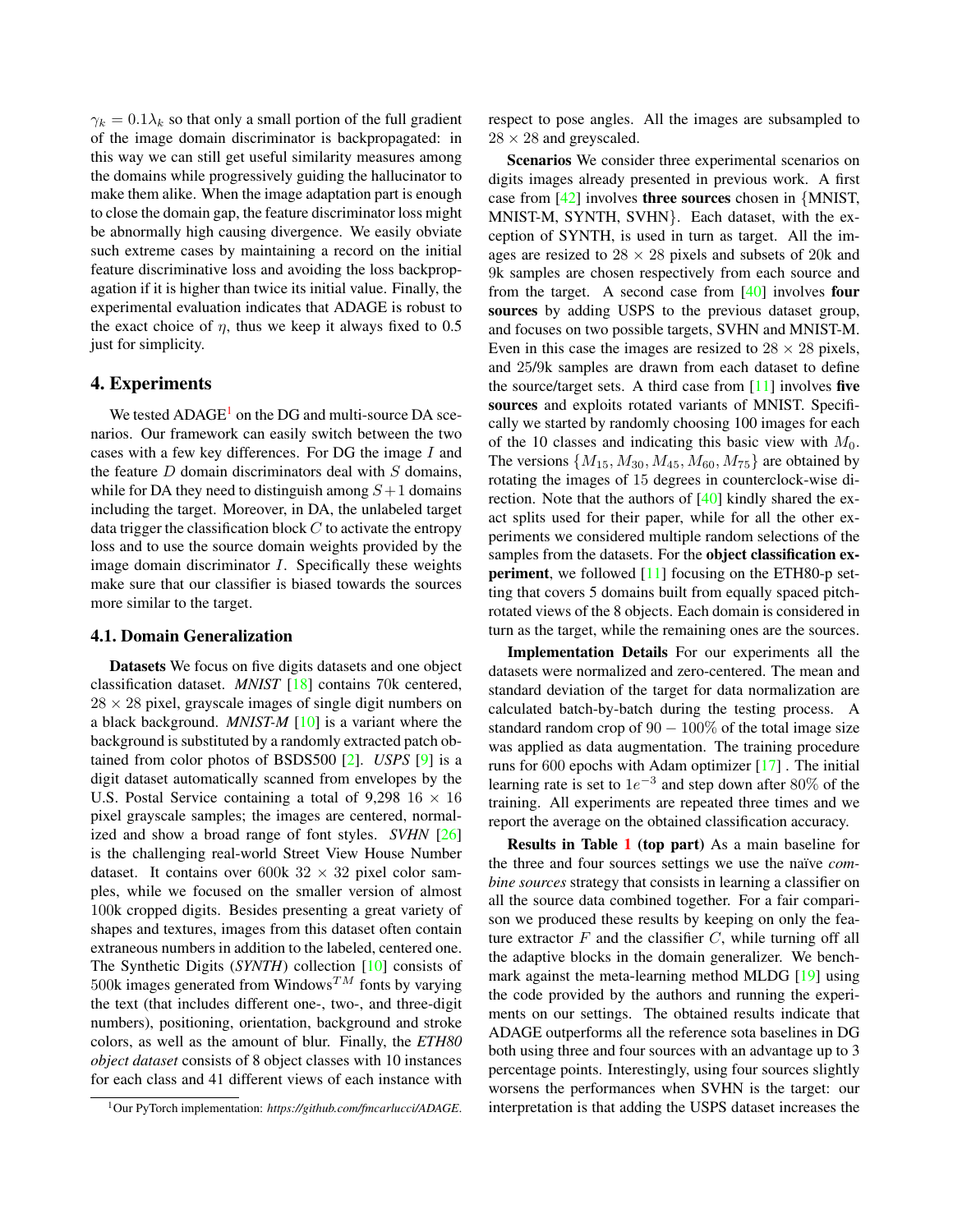|    |                   | <b>SVHN</b><br><b>MNIST-M</b><br><b>SVHN</b> |                |                            |      |  |    |                   | <b>SYNTH</b>                  | <b>SYNTH</b>             |      |
|----|-------------------|----------------------------------------------|----------------|----------------------------|------|--|----|-------------------|-------------------------------|--------------------------|------|
|    | Sources           | MNIST-M MNIST                                |                | SYNTH Avg.<br><b>MNIST</b> |      |  |    | Sources           | <b>MNIST</b>                  | <b>MNIST</b>             |      |
|    |                   | <b>SYNTH</b>                                 | <b>SYNTH</b>   |                            |      |  |    |                   | <b>MNIST-M</b><br><b>USPS</b> | SVHN Avg.<br><b>USPS</b> |      |
|    | Target            | <b>MNIST</b>                                 | <b>MNIST-M</b> | <b>SVHN</b>                |      |  |    | Target            | <b>SVHN</b>                   | <b>MNIST-M</b>           |      |
|    | combine sources   | 98.7                                         | 62.6           | 69.5                       | 76.9 |  |    | combine sources   | 73.2                          | 61.9                     | 67.5 |
|    | DG MLDG $[19]$    | 99.1                                         | 61.2           | 69.7                       | 76.7 |  |    | DG MLDG $[19]$    | 68.0                          | 65.6                     | 66.8 |
|    | <b>ADAGE</b>      | 99.1                                         | 66.3           | 76.4                       | 80.3 |  |    | <b>ADAGE</b>      | 75.8                          | 67.0                     | 71.4 |
|    | combine sources   | 98.7                                         | 62.6           | 69.5                       | 76.9 |  |    | combine sources   | 73.2                          | 61.9                     | 67.5 |
| DA | combine DANN [42] | 92.5                                         | 65.1           | 77.6                       | 78.4 |  |    | combine DANN [40] | 68.9                          | 71.6                     | 70.3 |
|    | MDAN $[42]$       | 97.9                                         | 68.7           | 81.6                       | 82.7 |  | DA | <b>DCTN</b> [40]  | 77.5                          | 70.9                     | 74.2 |
|    | <b>ADAGE</b>      | 99.3                                         | 88.5           | 86.0                       | 91.3 |  |    | <b>ADAGE</b>      | 85.3                          | 85.3                     | 85.3 |

Table 1. Classification accuracy results on the digits images *Left*: experiments with three sources. *Right*: experiments with four sources.



Figure 3. Examples of domain-agnostic digits generated by Hallucinator H in the three source experiments with MNIST-M as target. The top row show images produced in the DG setting by H. The central line shows the original images and in the bottom row we display images produced by H in the DA setting. Reminder: although we can always visualize the *domain agnostic images* to better understand the inner functioning of the network, they are not trained to be be pleasant to the human eye.



Figure 4. TSNE plots of features from the 3-source experiment, target MNIST-M. Class distributions are shown in the suppl mat.

domain shift between the training and test domains, making the adaptation somehow more difficult.

Results in Table 2 For the five sources experiments on rotated digit images we benchmark against two autoencoder-based DG methods D-MTAE [11] and MMD-AAE [21], as well as against the metric-learning CCSA method [25] and the very recent CROSS-GRAD [34]. The results indicate that ADAGE outperforms three of the four competitors and has results similar to CROSS-GRAD which proposes an adaptive solution based on data augmentation that could potentially be combined with ADAGE.

Results in Table 3 For the object classification experiments on ETH80-p, ADAGE obtains an average accuracy

|  | Target                                             |  |  | $M_0$ $M_{15}$ $M_{30}$ $M_{45}$ $M_{60}$ $M_{75}$ Avg. |  |
|--|----------------------------------------------------|--|--|---------------------------------------------------------|--|
|  | $D-MTAE$ [11]                                      |  |  | 82.5 96.3 93.4 78.6 94.2 80.5 87.6                      |  |
|  | CCSA [25]                                          |  |  | 84.6 95.6 94.6 82.9 94.8 82.1 89.1                      |  |
|  | DG MMD-AAE [21]                                    |  |  | 83.7 96.9 95.7 85.2 95.9 81.2 89.8                      |  |
|  | CROSS-GRAD [34] 88.3 98.6 98.0 97.7 97.7 91.4 95.3 |  |  |                                                         |  |
|  | ADAGE                                              |  |  | 88.8 97.6 97.5 97.8 97.6 91.9 95.2                      |  |

Table 2. DG accuracy results on experiments with five MNISTrotated sources. Each column title indicate the considered target.

|    | Target           | $ETH_{00}$       |      | $ETH_{22}$ $ETH_{45}$ $ETH_{68}$ |       | $ETH$ <sub>90</sub> | Avg. |
|----|------------------|------------------|------|----------------------------------|-------|---------------------|------|
| DG | combine sources  | 70.0             | 93.8 | 96.2                             | 98.8  | 81.2                | 88.0 |
|    | $D-MTAE$ [11]    |                  |      |                                  |       |                     | 87.9 |
|    | <b>MLDG</b> [19] | 70.0             | 85.0 | 95.0                             | 97.5  | 73.7                | 84.2 |
|    | <b>ADAGE</b>     | 67.5             | 95.0 | $\overline{100.0}$               | 100.0 | 88.8                | 90.2 |
|    |                  |                  |      |                                  |       |                     |      |
|    | $ETH_{00}$       | hall. $ETH_{00}$ |      | $ETH$ 90                         |       | hall. $ETH_{90}$    |      |

Table 3. Top: DG accuracy results on experiments with ETH-80 rotated sources. Bottom: real and hallucinated image examples.

of 90.2% , outperforming D-MTAE [11] and MLDG [19].

#### 4.2. Domain Adaptation

We extend our analysis to the multi-source DA setting considering the same three and four scenarios on digits images described in the previous section. In terms of implementation details, the only difference with respect to what already discussed above is that we now have all the unlabeled target samples at training time, so their mean and standard deviation can be calculated at once. Moreover, for the training process we used the RmsProp optimizer  $[36]$ , running for 200 epochs with initial learning rate of  $5e^{-4}$ .

Results in Table 1 (bottom part) We benchmark ADAGE against reference results from previous DA works. In particular for the three sources experiments the comparison is with the Multisource Domain Adversarial Network MDAN [42]. Since this method builds over the DANN algorithm [10] the result obtained with DANN applied on the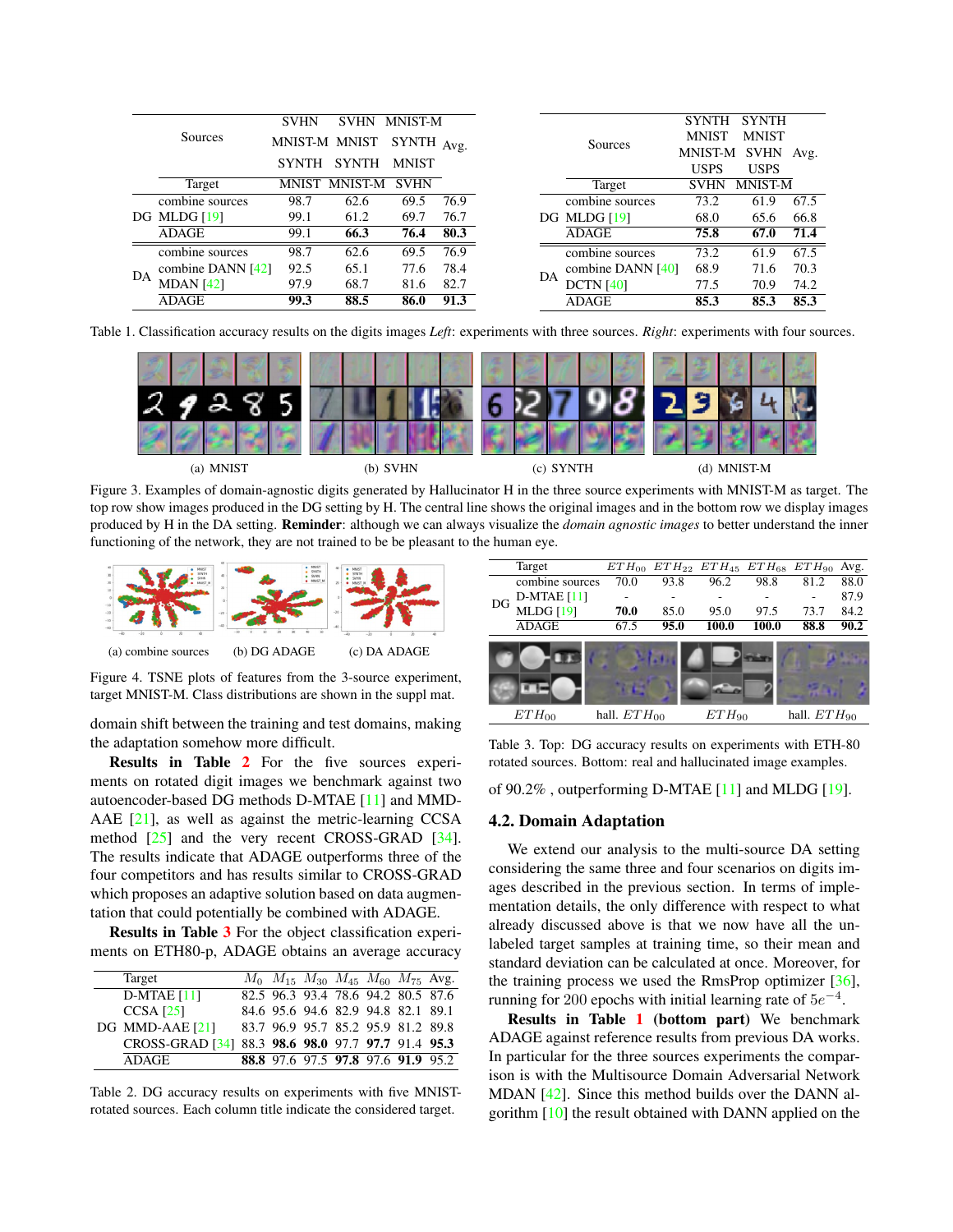combination of all the sources (combine DANN) is also reported. For the four sources experiments the main comparison is instead with the Deep Cocktail Network (DCN) [40], a recent method able to work even with partial class overlap among the sources. The results indicate that ADAGE outperforms the competing methods also in this setting with an average advantage up to 11 percentage points. As a further test we verified the obtained weights assigned by the  $I$ network component in the three source setting: when using MNIST-M as target they converge to  $\{0.5, 0.3, 0.2\}$  respectively for MNIST, SVHN, SYNTH, which sounds reasonable given the visual similarity among the domains.

While ADAGE is specifically tailored for the multisource settings, we checked its behaviour also in the case of single source DA with access to unlabeled target data. As a proof of concept experiment, we tested ADAGE using SVHN as source and MNIST as target. With the same protocol used in our DA experiments, we achieve 95.7% accuracy, which is on par with the very recent  $[13]$  and better than several others competitive methods [15, 29, 22, 31].

#### 4.3. Ablation Study and Qualitative Results

Our ablation study analyzes the effect of progressively enabling the key components of the domain generalizer alone, and in combination with the hallucinator.

Results in Table 4 We start by evaluating the performance obtained when we do not generate the domain agnostic samples. In this case the hallucinator  $H$  is removed from the network and the original images of all sources are fed directly to the domain generalizer. In this case, since we cannot modify the original images, the only active adaptive component is  $D$  that operates on the features. Moreover the classifier can also take advantage of the entropy loss (that we indicate with  $E$ ) in the DA setting. The results indicate that feature alignment is very helpful for DA but can induce confusion in DG with results lower than those of the combine sources baseline. Another important result is obtained when only  $H$  is enabled and the features are extracted directly from the generated images with the components I and D off. In this case the network is not performing any effort to align the domains and the final accuracy is just slightly better than the combine sources baseline. This shows that the advantage of ADAGE is clearly not just due to the use of a deeper architecture. Keeping the hallucinator  $H$  active together with the D component produces a good advantage in accuracy but only in the DA setting  $(H + D = 69.9)$ . Here adding E provides a further advantage  $(H+D+E = 82.4)$ . Overall the entropy loss appears quite effective in the considered scenario: our intuition is that the presence of multiple sources helps reducing the risk that the entropy loss might mislead the classifier. The contribution of the image domain discriminator  $I$  is negligible by itself and this behavior can be explained considering that we backpropagate

| combine<br>sources |  |  |                                                                                                                                                                                                                            |  |  |  |      | D+E H H+E H+D H+I H+D+I H+E+I H+D+E H+D+E+I $ $ H <sub>res</sub> +D+E+I |
|--------------------|--|--|----------------------------------------------------------------------------------------------------------------------------------------------------------------------------------------------------------------------------|--|--|--|------|-------------------------------------------------------------------------|
| 62.6               |  |  | $\begin{array}{ ccc ccccccccccc }\hline \text{DG} & 53.0 & 53.0 & 63.2 & 63.2 & 62.2 & 61.4 & 66.3 & 61.4 & 62.2 \\ \hline \text{DA} & 65.9 & 75.1 & 63.2 & 63.9 & 69.9 & 60.8 & 68.8 & 63.9 & 82.4 \\ \hline \end{array}$ |  |  |  | 66.3 | 65.8                                                                    |
|                    |  |  |                                                                                                                                                                                                                            |  |  |  | 88.5 | 87.6                                                                    |

Table 4. Ablation analysis on the experiment with three sources and target MNIST-M. We turn on and off the different parts of the model: H = Hallucinator, E = Entropy, D = Feature Domain Discriminator, I= Image Domain Discriminator. Note that H+D+E+I corresponds to our whole method ADAGE.

only a small part of the I gradient ( $\gamma = 0.1\lambda$ , see section 3). However its beneficial effect becomes evident in collaboration with the other network modules: passing from  $H + D + E$  to  $H + D + E + I$  implies an improvement in accuracy of at least 4 percentage points in the difficult DG setting, which shows that the adversarial guidance provided by  $I$  on  $H$  allows for an image adaptation process complementary to the feature adaptation one. Note that, since the image domain discriminator backpropagates only on the hallucinator, it is not possible to test any combination containing  $I$  but not  $H$ .

Finally we benchmark against an existing residual structure previously used to transform pixels in depth image colorization [6]. When plugging in this residual version of the hallucinator ( $H_{res}$ ) we observe that the overall classification performance is slightly lower than what obtained with our original aggregative  $H$ . Besides this small variation, the most important difference is that our hallucinator has only  $\frac{1}{3}$  of the parameters of [6], thus it is faster in training and allows to avoid overfitting while mapping the source domain images into a compact agnostic space.

Qualitative Analysis Figure 3 shows the agnostic images generated by the hallucinator, in the three source experiment with target MNIST-M, while the bottom part of Table 3 shows examples of ETH-80 original and hallucinated images. The main effect of  $H$  is that of removing the backgrounds and enhancing the edges: this is quite clear in the DG setting for both digits and objects, while in the DA case the produced digits images appear slightly more confused. Figure 4 shows the TSNE embedding of features extracted immediately before the final classifier. In the DA setting we completely align the feature spaces of the domains, resulting in a clear per class clustering. In the DG setting the results are less clean, but the clusters are still tighter than those obtained by the combine source baseline.

# 5. Conclusions

This paper proposes the first end-to-end joint image- and feature-level adaptive solution for DG. We define a new network, named ADAGE, able to hallucinate domain agnostic images guided by two adversarial adaptive conditions at pixel and feature level. ADAGE can be seamlessly used both for DG and multi-source unsupervised DA: it achieves impressive results on several benchmarks, outperforming the current state of the art by a significant margin.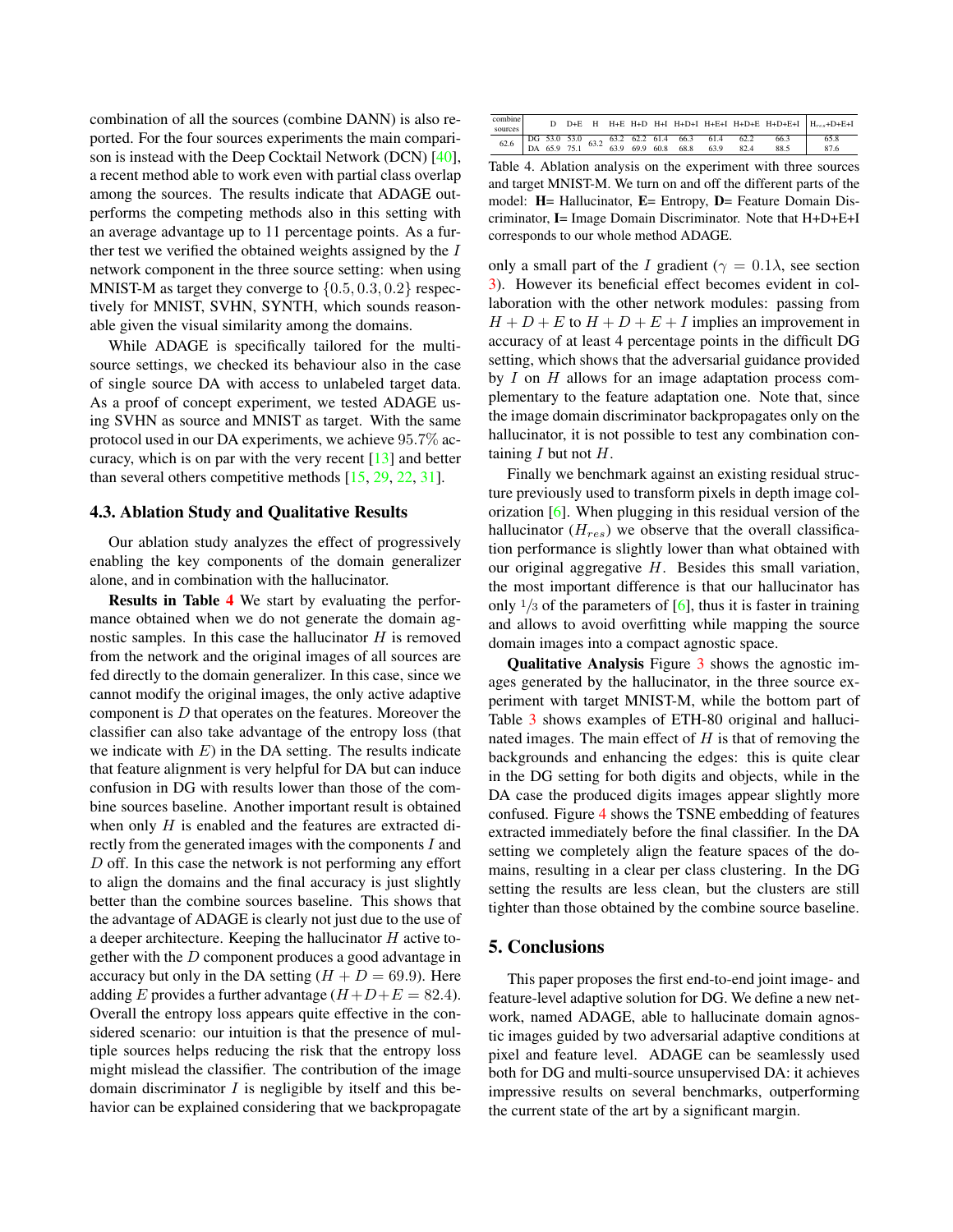# **References**

- [1] G. Angeletti, B. Caputo, and T. Tommasi. Adaptive deep learning through visual domain localization. In *International Conference on Robotic Automation (ICRA)*, 2018. 2
- [2] P. Arbelaez, M. Maire, C. Fowlkes, and J. Malik. Contour detection and hierarchical image segmentation. *IEEE Trans. Pattern Anal. Mach. Intell. (PAMI)*, 33(5):898–916, 2011. 4
- [3] K. Bousmalis, G. Trigeorgis, N. Silberman, D. Krishnan, and D. Erhan. Domain Separation Networks. In *Neural Information Processing Systems (NIPS)*, 2016. 1
- [4] F. M. Carlucci, L. Porzi, B. Caputo, E. Ricci, and S. Rota Bulo. Autodial: Automatic domain alignment layers. ` In *International Conference on Computer Vision (ICCV)*, 2017. 2
- [5] F. M. Carlucci, L. Porzi, B. Caputo, E. Ricci, and S. Rota Bulò. Just dial: domain alignment layers for unsupervised domain adaptation. In *International Conference on Image Analysis and Processing (ICIAP)*, 2017. 2
- [6] F. M. Carlucci, P. Russo, and B. Caputo. (de)2co: Deep depth colorization. *IEEE Robotics and Automation Letters*, 2018. 1, 3, 6
- [7] K. Crammer, M. Kearns, and J. Wortman. Learning from multiple sources. *J. Mach. Learn. Res.*, 9:1757–1774, June 2008. 2
- [8] A. D'Innocente and B. Caputo. Domain generalization with domain-specific aggregation modules. In *German Conference on Pattern Recognition (GCPR)*, 2018. 1, 2
- [9] J. Friedman, T. Hastie, and R. Tibshirani. *The elements of statistical learning*, volume 1. Springer series in statistics Springer, Berlin, 2001. 4
- [10] Y. Ganin, E. Ustinova, H. Ajakan, P. Germain, H. Larochelle, F. Laviolette, M. Marchand, and V. Lempitsky. Domainadversarial training of neural networks. *J. Mach. Learn. Res.*, 17(1):2096–2030, 2016. 2, 3, 4, 5
- [11] M. Ghifary, W. B. Kleijn, M. Zhang, and D. Balduzzi. Domain generalization for object recognition with multi-task autoencoders. In *International Conference on Computer Vision, (ICCV)*, 2015. 2, 4, 5
- [12] M. Ghifary, W. B. Kleijn, M. Zhang, D. Balduzzi, and W. Li. Deep reconstruction-classification networks for unsupervised domain adaptation. In *European Conference on Computer Vision (ECCV)*, 2016. 2
- [13] P. Haeusser, T. Frerix, A. Mordvintsev, and D. Cremers. Associative domain adaptation. In *International Conference on Computer Vision (ICCV)*, 2017. 2, 6
- [14] J. Hoffman, B. Kulis, T. Darrell, and K. Saenko. Discovering latent domains for multisource domain adaptation. In *European Conference on Computer Vision (ECCV)*, 2012. 1
- [15] J. Hoffman, E. Tzeng, T. Park, J.-Y. Zhu, P. Isola, K. Saenko, A. Efros, and T. Darrell. CyCADA: Cycle-consistent adversarial domain adaptation. In *International Conference on Machine Learning (ICML)*, 2018. 1, 2, 6
- [16] I.-H. Jhuo, D. Liu, D. T. Lee, and S.-F. Chang. Robust visual domain adaptation with low-rank reconstruction. In *Computer Vision and Pattern Recognition (CVPR)*, 2012. 1
- [17] D. Kingma and J. Ba. Adam: A method for stochastic optimization. In *International Conference on Learning Representations (ICLR)*, 2015. 4
- [18] Y. LeCun, L. Bottou, Y. Bengio, and P. Haffner. Gradientbased learning applied to document recognition. *Proceedings of the IEEE*, 86(11):2278–2324, 1998. 4
- [19] D. Li, Y. Yang, Y. Song, and T. M. Hospedales. Learning to generalize: Meta-learning for domain generalization. In *Conference of the Association for the Advancement of Artificial Intelligence (AAAI)*, 2018. 1, 2, 4, 5
- [20] D. Li, Y. Yang, Y. Z. Song, and T. M. Hospedales. Deeper, broader and artier domain generalization. In *International Conference on Computer Vision (ICCV)*, 2017. 2
- [21] H. Li, S. Jialin Pan, S. Wang, and A. C. Kot. Domain generalization with adversarial feature learning. In *Computer Vision and Pattern Recognition (CVPR)*, 2018. 2, 5
- [22] M.-Y. Liu, T. Breuel, and J. Kautz. Unsupervised image-toimage translation networks. In *Neural Information Processing Systems (NIPS)*, 2017. 1, 6
- [23] M. Long, H. Zhu, J. Wang, and M. I. Jordan. Deep transfer learning with joint adaptation networks. In *International Conference on Machine Learning (ICML)*, 2017. 1, 2
- [24] M. Mancini, S. R. Bulo, B. Caputo, and E. Ricci. Robust place categorization with deep domain generalization. *IEEE Robotics and Automation Letters*, 2018. 2
- [25] S. Motiian, M. Piccirilli, D. A. Adjeroh, and G. Doretto. Unified deep supervised domain adaptation and generalization. In *International Conference on Computer Vision (ICCV)*, 2017. 2, 5
- [26] Y. Netzer, T. Wang, A. Coates, A. Bissacco, B. Wu, and A. Y. Ng. Reading digits in natural images with unsupervised feature learning. In *Workshop on deep learning and unsupervised feature learning (NIPS-W)*, 2011. 4
- [27] M. M. Rahman, C. Fookes, M. Baktashmotlagh, and S. Sridharan. Multi-component image translation for deep domain generalization. In *IEEE Winter Conference on Applications of Computer Vision (WACV)*, 2019. 2
- [28] A. Rozantsev, M. Salzmann, and P. Fua. Beyond sharing weights for deep domain adaptation. *IEEE Trans. Pattern Anal. Mach. Intell. (PAMI)*, 2018. 1, 2
- [29] P. Russo, F. M. Carlucci, T. Tommasi, and B. Caputo. From source to target and back: symmetric bi-directional adaptive gan. In *Computer Vision and Pattern Recognition (CVPR)*, 2018. 1, 2, 6
- [30] K. Saenko, B. Kulis, M. Fritz, and T. Darrell. Adapting visual category models to new domains. In *European Conference on Computer Vision, (ECCV)*, 2010. 1
- [31] K. Saito, Y. Ushiku, and T. Harada. Asymmetric tri-training for unsupervised domain adaptation. In *International Conference on Machine Learning, (ICML)*, 2017. 2, 6
- [32] S. Sankaranarayanan, Y. Balaji, C. D. Castillo, and R. Chellappa. Generate to adapt: Aligning domains using generative adversarial networks. In *Computer Vision and Pattern Recognition (CVPR)*, 2018. 2
- [33] O. Sener, H. O. Song, A. Saxena, and S. Savarese. Learning transferrable representations for unsupervised domain adaptation. In *Advances in Neural Information Processing Systems (NIPS)*, 2016. 2